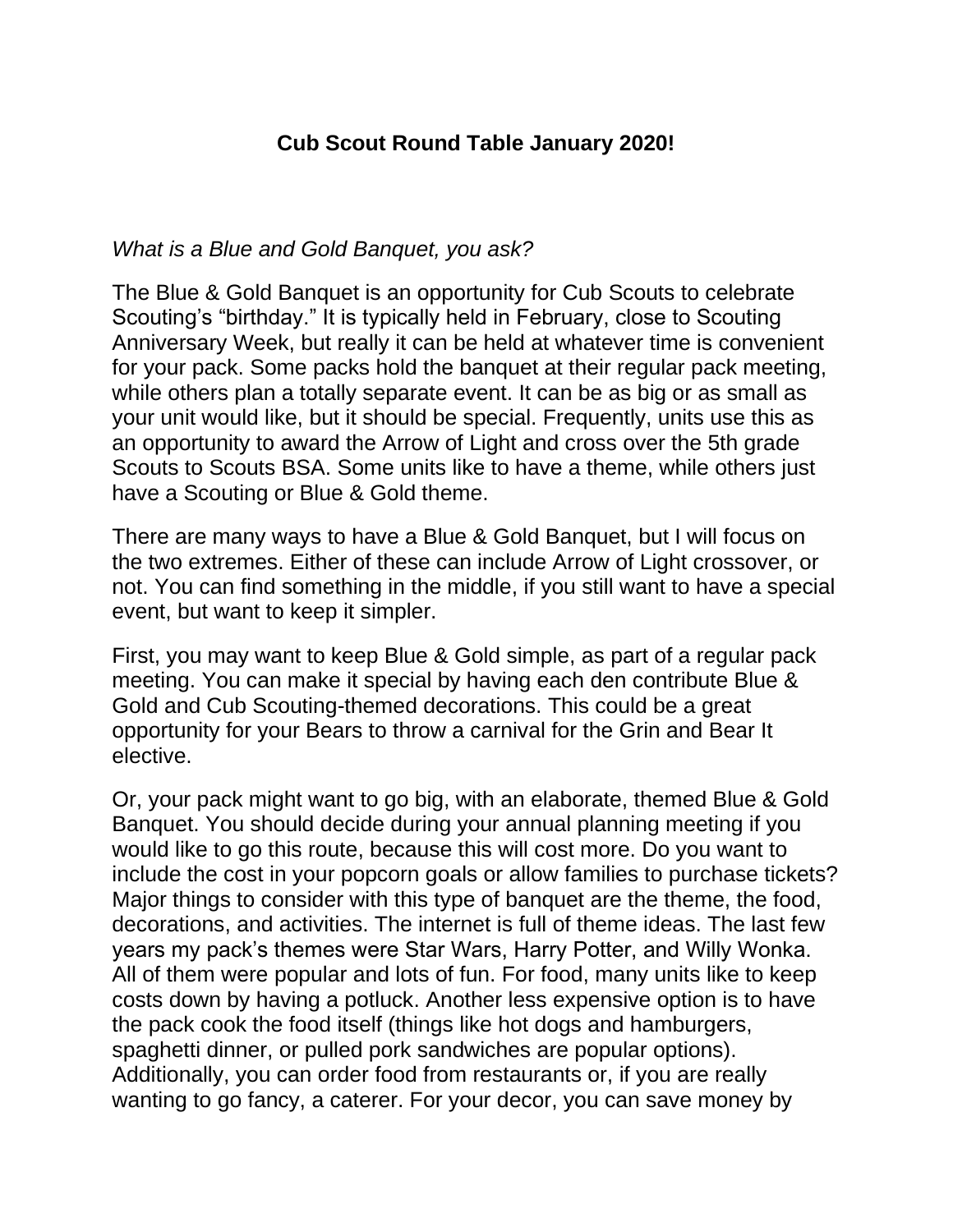having each den or rank decorate their tables or create some decorations for the room, or you can build the cost of decor into your event budget. Your theme will largely decide your decorations, but you can have a lot of fun with that. If you'd like to have activities, you can do simple games in your theme, have a photo area with a backdrop and props, or have parents volunteer to dress in character.

To give you an example, when we had our Harry Potter themed banquet, we ordered chicken, potatoes, and vegetables from Boston Market. We ordered macaroni and cheese for our vegetarian families. We served the food on platters family style to make it feel like a real Harry Potter banquet. In our beverage area, decorated as the Three Broomsticks pub, we offered "Butter Beer" and named our other drinks things like "Gilly Water" and "Exploding Lemonade." We assigned each rank to a Hogwarts house, and used inexpensive plastic tablecloths in the house colors, plus gold plates and cutlery. Centerpieces were battery-operated candles and random trinkets. Stations included Ollivander's Wand shop where each child received an inexpensive Oriental Trading Company Wand and Honeydukes candy store. Some of our leaders and parents dressed as characters from the books, and we had a Scouts BSA Scout come as Harry Potter.

Dessert at our banquet is always a baking contest, where Scouts can bring something either in Blue & Gold/Scout theme or in the theme of the banquet. We have an award (or two or three) for the best decoration, which saves us from having to actually taste everything!

If you wish to have your Arrow of Light ceremony and crossover at the event, you will need to make sure your Scouts have finished their rank requirements in time for ordering any special awards. Make sure your Scouts have been provided with plenty of opportunities to visit local troops and participate in a campout or other outdoor event with them, and invite the troops to which your Scouts are crossing over to attend the event, to welcome their new Scouts. Having your crossover for Arrow of Light Scouts at the Blue & Gold Banquet is a great way to make the ceremony very special, and crossing over around February gives these new Scouts time to get to know their new troops and participate in summer camp their very first year. It also is an opportunity for them to meet older kids who will be in middle school with them, which can ease that adjustment a bit.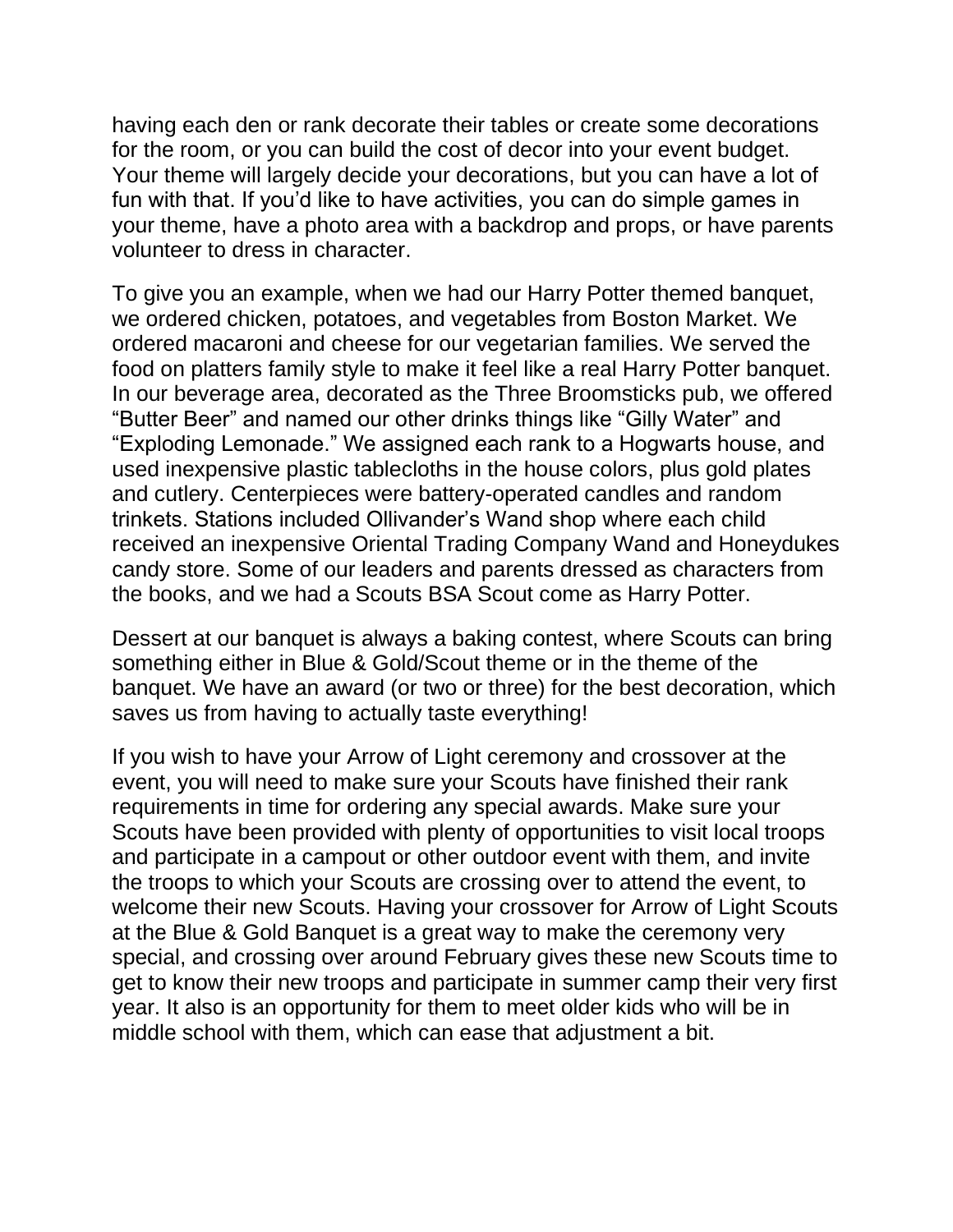## *What is a Pinewood Derby?*

The Pinewood Derby is a racing event for unpowered, unmanned miniature cars, held at the Cub Scout level. With the help of adults, Scouts build their own cars from wood, usually from kits containing a block of pine wood, plastic wheels, and metal axles. These kits are sold for about \$5 each in the Scout Shop. The cars are then raced against each other on a special track. If your unit does not own a track, you can contact council to find out about track rentals. The winner of each pack's race is invited to compete against winners from other packs at the district level, and then the winner of each district race competes in the council finals. Each unit may only send one Scout to the district race.

When holding your race, you will want to be sure you research the rules for the council-level race, in order to ensure that your Scouts will be eligible to compete, and send these rules to your Scouting families before they start working on their cars. Each car should be inspected prior to the race, to be sure they conform to the standards you have set forth.

If you are able to, you may want to offer a workshop where Cubs can, at the very least, have their cars cut by responsible adults. Then they can take them home to sand, paint, and finish working on them.

Sometimes parents get overzealous and "take over" their Cubs' cars. You can help to avoid this by offering a race just for parents and siblings. We call this our "outlaw" race and we make the rules less strict - this makes the race even more fun for the parents, because they can really go for it when they make their cars.

You will want to be sure to have awards! There are trophies and medals available in the Scout Shop, and there are lots of websites filled with hundreds of trophy and medal designs for Pinewood Derby. We like TrophyDepot.com. We usually order around Black Friday when they offer 12-15% off. If you don't want to purchase trophies, you can make them yourself, with lots of great ideas available online. You could assign making trophies as a project to one of your older dens, if you'd like, too. In our unit we have small trophies for the winners in each rank, for the winners of the "outlaw" race, and larger trophies for the top three in the pack finals. We also do five small trophies in design categories. We do best Scout-themed, funniest, most creative, best use of color (a great one for the younger Scouts), and we allow the Scouts to vote for "Scouts' Choice." We always